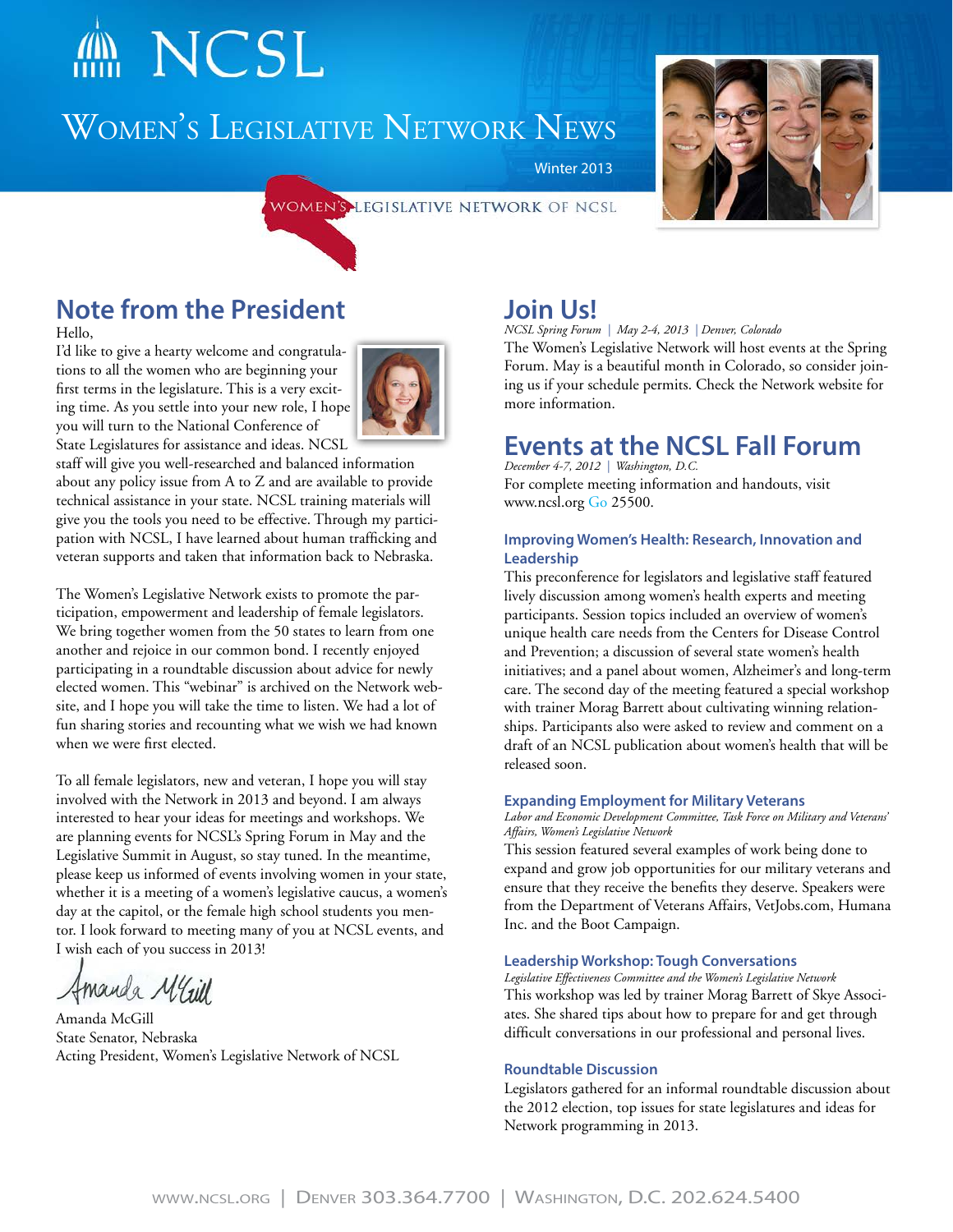### **Events at the NCSL Legislative Summit**

*August 6-9, 2012 | Chicago, Illinois* For complete meeting information and handouts, visit www.ncsl.org [Go 24822.](http://www.ncsl.org/default.aspx?TabId=24822)

#### **Women's Legislative Network Executive Board Meeting**

Members discussed the Network's year at this summer board meeting of the Women's Legislative Network.

### **Connecting to Citizens**

*NCSL Legislative Effectiveness Committee and the Women's Legislative Network*  Legislators often list constituent service as their No. 1 priority, but they may be on the lookout for ways to freshen their practices. Veteran legislators shared some new strategies to sharpen their connections to constituents, and attendees participated in roundtable discussions on the topic.

- Moderator: Senate Majority Policy Leader Les Ihara Jr., Hawaii
- Panelists: Representative Rick Miera, New Mexico
- Senator Ellen Roberts, Colorado<br>• Presenter: Penresentative Isy Key
- Presenter: Representative Jay Kaufman, Massachusetts (by video)

#### **Women's Legislative Network Roundtable Discussion**

Members of the Women's Legislative Network of NCSL gathered for informal, bipartisan discussions on topics that included women's health, women in politics, women in the military, financial stability and the 2012 session.

#### **Women's Legislative Network Reception**

The Network honored incoming president Delaware Senator Dori Connor, the executive board and female lawmakers from around the world.

#### **Women's Legislative Network Lunch and Business Meeting**

The session began with the annual Network business meeting and elections. Following the business meeting, a panel of Illinois experts



discussed women in the military and female veterans.

- • Erica Borggren, Illinois Department of Veterans' Affairs
- Valerie Creedon, Jesse Brown VA Medical Center, Illinois
- • Kinna Patel, Jesse Brown VA Medical Center, Illinois
- Jenny Garretson, Jesse Brown VA Medical Center, Illinois



#### **Walk for Wellness**

*Cosponsored by the National Asian Pacific American Caucus of State Legislators, the National Black Caucus of State Legislators, the National Caucus of Native American State Legislators, the Na-*

*tional Hispanic Caucus of State Legislators, the Women's Legislative Network of NCSL, the Legislative Staff Coordinating Committee and the NCSL Health Committee* Legislators, staff and friends came out for a 5K walk or run along Lake Michigan to raise awareness of chronic diseases and health disparities.

### **News and Announcements**

### **Tennessee Representative Brenda Gilmore Receives Humanitarian Award**

On Oct. 11, 2012, the Northwest Nashville YMCA hosted the annual James "Tex" Thomas Humanitarian breakfast. James "Tex" Thomas is a longtime Nashville community leader, activist and pastor of Jefferson Street Baptist Church. The featured honoree was Representative Brenda Gilmore.



A graduate of Tennessee State and Vanderbilt universities, Representative Gilmore spent almost 20 years of her career as Vanderbilt's director of University Mail Services. Previously, she was director of the State of Tennessee Postal Services. Drawn to public service, Representative Gilmore was elected to the Metro Council in 1999 and then to represent House District 54 in the Tennessee General Assembly in 2006. Much of her district is the Bordeaux community where the Northwest Y is located. She has been a YMCA volunteer for many years and a member of the board since 1999. Representative Gilmore served as chair of the capital campaign for the Northwest YMCA, raising approximately \$5 million, which was used to build an indoor swimming pools for the young people in the community. In 2011, she was awarded the Red Triangle Award (YMCA's highest volunteer honor).

#### **News from Massachusetts**

**Senator Harriette Chandler** Massachusetts Governor Deval Patrick signed Senate Bill 2359, *An Act Establishing Standards for Long-Term Care* 



*Insurance* into law in October. Sponsored by Senator Harriette Chandler, the bill aims to strengthen and establish legal standards regarding long-term care insurance in the Massachusetts.

"The long-term care (LTC) insurance bill has been in the works for more than eight years, so it's been a long time coming," said Chandler. "It is a win for everyone. This legislation presents a new channel of business with standards and offers savings for both the state and those who will purchase and use it. After a long and hard fight, today marks a very important day, and I am absolutely thrilled."

The bill will:

- • Ensure availability of long-term care insurance policies.
- Protect LTC applicants from deceptive enrollment practices.
- Promote flexibility and customization according to an individual's LTC needs.
- Facilitate better public understanding and comparison of LTC insurance policies.
- Provide safeguards through certain provisions that are prohibited in LTC insurance policies:
	- o A policy may not be cancelled on the basis of age or deterioration of mental or physical health.
	- o An LTC policy may not contain a provision containing a new preexisting condition limitation period when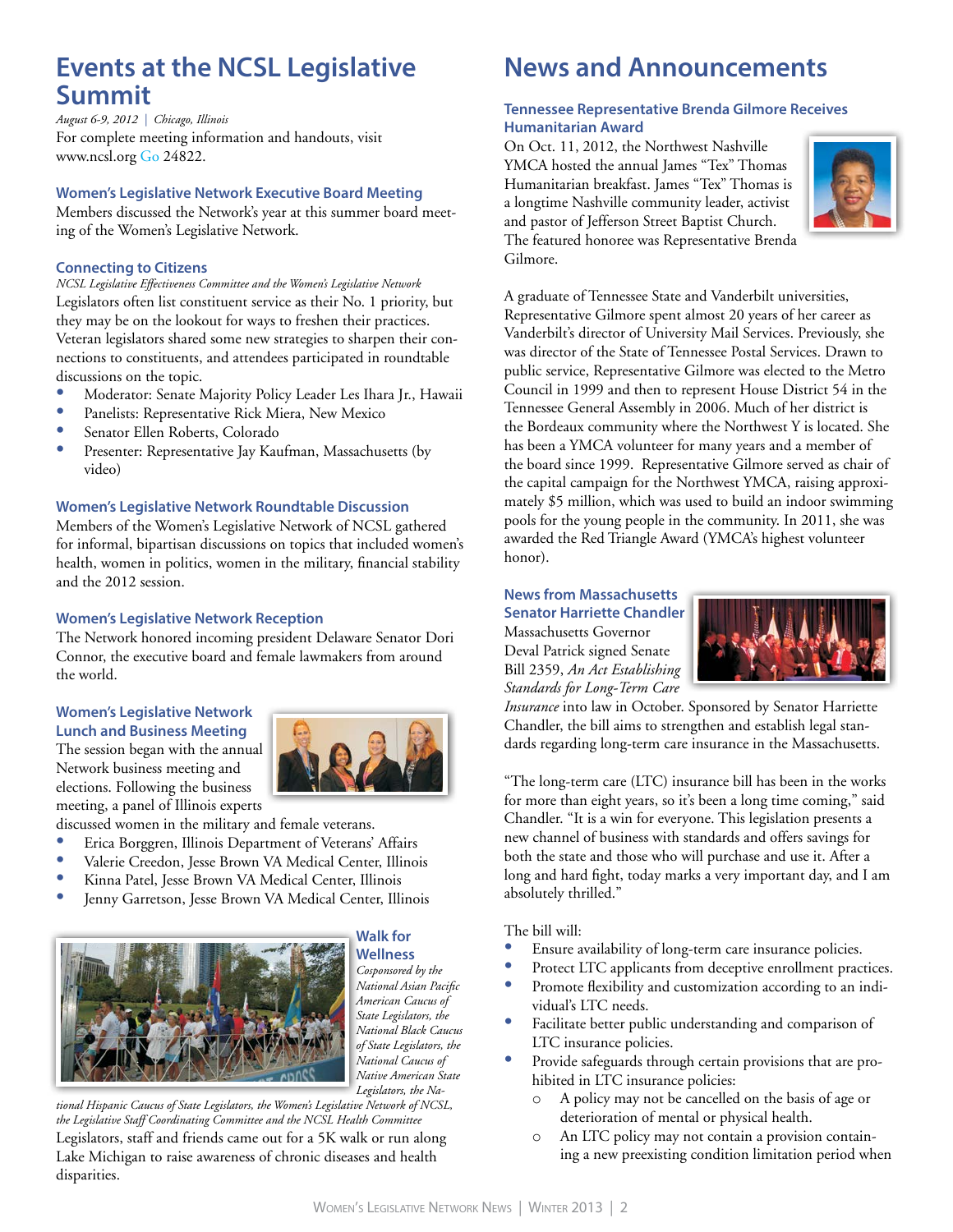existing coverage is converted to a new one within the same insurance company.

- o The policy may not provide coverage for skilled nursing care only, or provide significantly more coverage for skilled care than for lower levels of care.
- Make LTC insurance policies more understandable and more portable across state lines by meeting federal standards for coverage.
- Protect the assets of policyholders.
- Ensure that a policy must:
	- Have sufficient benefits available to cover nursing home care for at least 730 days.
	- o Have benefits available of at least \$125 per day for nursing home care, except where the actual cost is less, regardless of whether the policy counts days or dollars toward the benefit level.

The need for this bill is particularly essential as baby boomers enter their 60s and nursing home care remains a large part of the Medicaid budget. Massachusetts is one of the few states that lacked a long-term care statute, making it a less attractive marketplace for long-term care products. Having long-term care standards in place will promote a market that not only offers better quality, availability and choice with respect to long-term care policies, but also will protect consumers. The bill also requires that the commissioner of insurance undertake a study to determine potential methods to stabilize long-term care insurance rates and prevent exceptional rate increases in the future.

On Dec. 4, 2012, Senator Chandler was presented with the Legislator of the Year Award by the Massachusetts Chapter of the National Academy of Elder Law Attorneys (MassNAELA) for her efforts to pass the long-term care bill.

In December 2012, Senator Chandler headed a New England legislative delegation to Taiwan sponsored by the Taipei Economic and Cultural Office in Boston. The purpose of this trip was to increase knowledge and understanding of Taiwan and U.S. relations, engage with foreign leaders on a wide range of issues (including educational, economic and health care activities with which Senator Chandler is deeply involved), and to exchange best practices.

### **Illinois Representative Patti Bellock Recognized**

Illinois State Representative Patti Bellock was recognized by four organizations for her tremendous effort as a legislator this fall. The National Multiple Sclerosis Society awarded Bellock *Legislator of the Year* for her contributions of time and talent to further its mission. Illinois Farm Bureau ACTIVATOR named her a *Friend* 



*of Agriculture* for recognizing the economic significance of Illinois agriculture. The Illinois Chamber of Commerce presented her with the *Champion of Free Enterprise* award for her efforts to make Illinois a more business-friendly state, and Roosevelt University gave her the *Saving Lives Award* for her dedication to the cause of heroin prevention.

Representative Bellock has been very active in The New Leadership Program she helped found in 2005 for young college women in Illinois. This program has graduated 140 college juniors who will go on to be leaders in Illinois and the United States.

### **Florida State Senator Arthenia Joyner Honored**

In April 2012, Florida Senator Arthenia Joyner was honored by the American Civil Liberties Union (and presented with its Defender of Women's Rights award for her efforts in passing legislation that bans shackles on female inmates who are in labor, delivery or postpartum recovery. Senator Joyner recognized that moving the



"Healthy Pregnancies for Incarcerated Women Act" would not be an easy undertaking. However, Senator Joyner's tenacity and personal commitment to women's rights resulted in Florida's being added to a growing list of states that have enacted this ban. "Restraints on women during delivery pose a serious medical threat to both mother and baby. While I understand the need for security, I am overjoyed that the law will now clearly provide for humane treatment during this very special time when a mother gives birth," said Senator Joyner.

### **Louisiana Legislative Women**'**s Caucus Launches Three New Public Service Announcements**

The Louisiana Legislative Women's Caucus (LLWC) has launched three new public service announcements through a partnership between the Women's Caucus Foundation and Cox Louisiana. This round of PSAs encourages women to run for public office in Louisiana, extends gratitude to Louisiana



women veterans and those currently serving in the armed forces, and encourages young women in Louisiana to pursue higher education degrees in the areas of science, technology, engineering and mathematics (STEM).

The LLWC created the PSAs in response to its findings about degrees earned in Louisiana and the number of women serving in elected public offices prior to the 2012 elections. The women legislators learned that women in Louisiana earned more than 18,600 degrees compared to more than 12,600 degrees earned by men. Although women earned more degrees, the Women's Caucus found that men earned more degrees in the STEM fields. Even though Louisiana women comprise 51 percent of the state's population, the women legislators found only 25 percent of elected public service positions in Louisiana were held by women during a snapshot review of elected offices prior to the 2012 elections. These numbers were even worse in the Louisiana Legislature, where women held slightly more than 11 percent of the legislative seats. Women held 27 percent of seats on Louisiana public boards and commissions.

The Louisiana Legislative Women's Caucus wants to 1) see more Louisiana women earn STEM degrees, 2) increase the number of women serving in public offices and on Louisiana boards and commissions, and 3) thank the Louisiana women who currently are serving or have served in the armed forces. The three PSAs will begin airing on Cox Channels in Louisiana in January. Visit the Caucus website to view them: http://llwc.louisiana.gov/.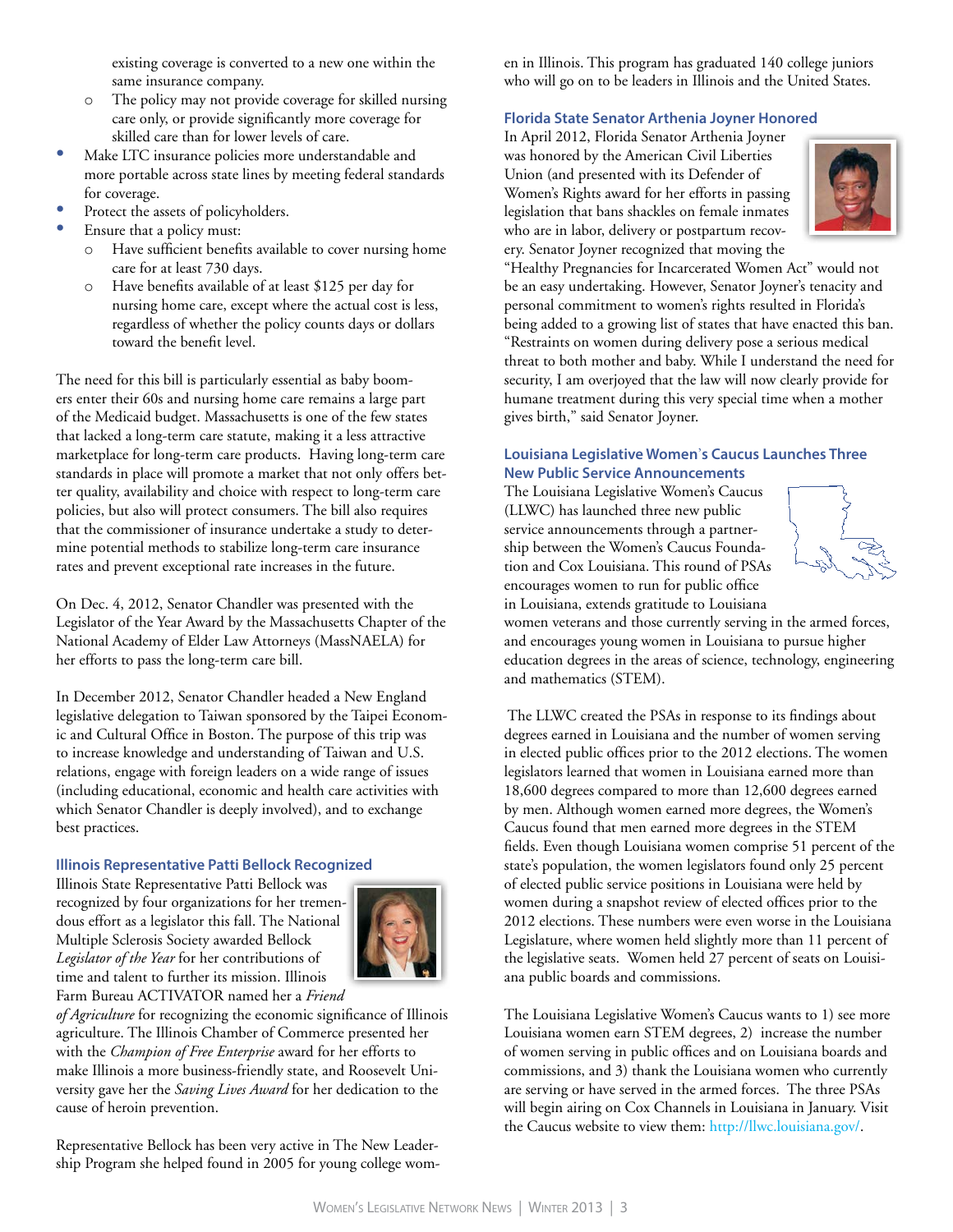#### **Wyoming Women Explore Core Values and Civic Engagement**

Executive Speech Coach Deb Sofield heard an old preacher once say, "When you die there are two dates on your tombstone, the day you were born and the day you die, and in between those dates a dash tells the world how you lived your life." In a speech



to more than 200 people at Leap into Leadership 2013, Sofield asked, "What are you doing in the dash?"

Now in its sixth year, Leap into Leadership aims to increase women's leadership at all levels. At least six Leap into Leadership alumni were elected to local or state office in the 2012 elections, part of a 125 percent increase in the number of women on county commissions and a 15 percent increase in the number of women in the Wyoming Legislature.

Leap into Leadership 2013 focused on the theme "We the People" to address core values, civic engagement and ethics with a program that included keynote speaker Sofield as well as an ethics workshop from the University of Wyoming College of Business, a simulated congressional hearing by students participating in *We the People: The Citizen and the Constitution Program* and leadership development workshops.

State Auditor Cynthia Cloud hosted participants for breakfast in her office in the state capitol, and former Auditor Rita Meyer spoke with participants about her path to leadership. "Look for where you want to go," counseled Meyer, "You don't always have to be successful, just keep going in the right direction." Meyer, who currently is the Wyoming vice president of Rocky Mountain Power, encouraged attendees to be the heroes of their own lives.

The Wyoming Women's Legislative Caucus and Wyoming Women's Foundation will host two local Leap into Leadership workshops in May 2013—in Sheridan on May 21 and in Riverton on May 22.

Founded in 2006, the bipartisan Wyoming Women's Legislative Caucus is sponsored by The Equipoise Fund. For more information, please visit [www.wyowlc.org.](http://www.wyowlc.org)

### **Archived Webinar: Wise Women: Sage Advice from Seasoned Lawmakers for New Female Legislators** www.ncsl.org [Go 25496](http://www.ncsl.org/default.aspx?TabId=25496)

NCSL gathered a veteran group of female legislators for this webinar. These experts provided new legislators with tips on how to master the rules, carry legislation, provide constituent service and earn the respect of fellow lawmakers. They shared advice about maximizing your strengths, building relationships with your colleagues, finding a mentor and staying true to yourself.

**Moderator:** Patty Berg, former state Assemblymember, California. Director, Institute for Elected Women, California **Panelists:**

State Senator Elsie Arntzen, Montana State Representative Cheri Gerou, Colorado State Senator Amanda McGill, Nebraska Speaker Terie Norelli, New Hampshire

Dear Alliance Sponsors and Friends of the Network,



I am very excited to take over the role as Alliance chair from our good friend Dennis Brown. I have some large shoes to fill and hope that I can be as valuable to the Network as Dennis.

I have worked for Walmart for the past six years and am responsible for the local, state and regulatory program in Texas. I also help direct our Foundation contribu-

tions in the state. Prior to joining Walmart, I was with the International Bottled Water Association in Alexandria, Va., and with the Food Marketing Institute in Washington, D.C.

My experience with Walmart and the trade associations has given me a large network of friends throughout the country. I hope to use these connections to help grow the private sector partners in the Alliance and expand the reach of the Women's Network.

I am particularly excited to be in the company of so many female lawmakers who are dedicated to the empowerment and leadership of women legislators. It will be an honor to work with Senator Amanda McGill of the great state of Nebraska and NCSL's Women's Network Staff Manager Katie Ziegler to promote the Network and its goals.

I look forward to seeing you at the Spring Forum in Denver on May 2-4 and for the NCSL Legislative Summit in Atlanta from August 12-15, where we can share ideas and build valuable relationships for years to come.

Best wishes.<br>*Keelie Doh*n Kellie Duhr Alliance Chair Walmart

### **Thank you to our Alliance members**

### **Sponsor (\$5,000)**

- Exxon Mobil
- Intuit
- Novartis
- Walmart Stores Inc.

### **Partner (\$2,500)**

- Equipment Leasing and Finance Association
- State & Federal Communications

### **Contributor (\$1,000)**

- Alticor
- Ash Grove Cement Company
- Baxter Healthcare
- Hallmark Cards Inc.
- Mary Kay Inc.

### **Friend (\$500)**

- American Beverage Association
- Avon
- Procter & Gamble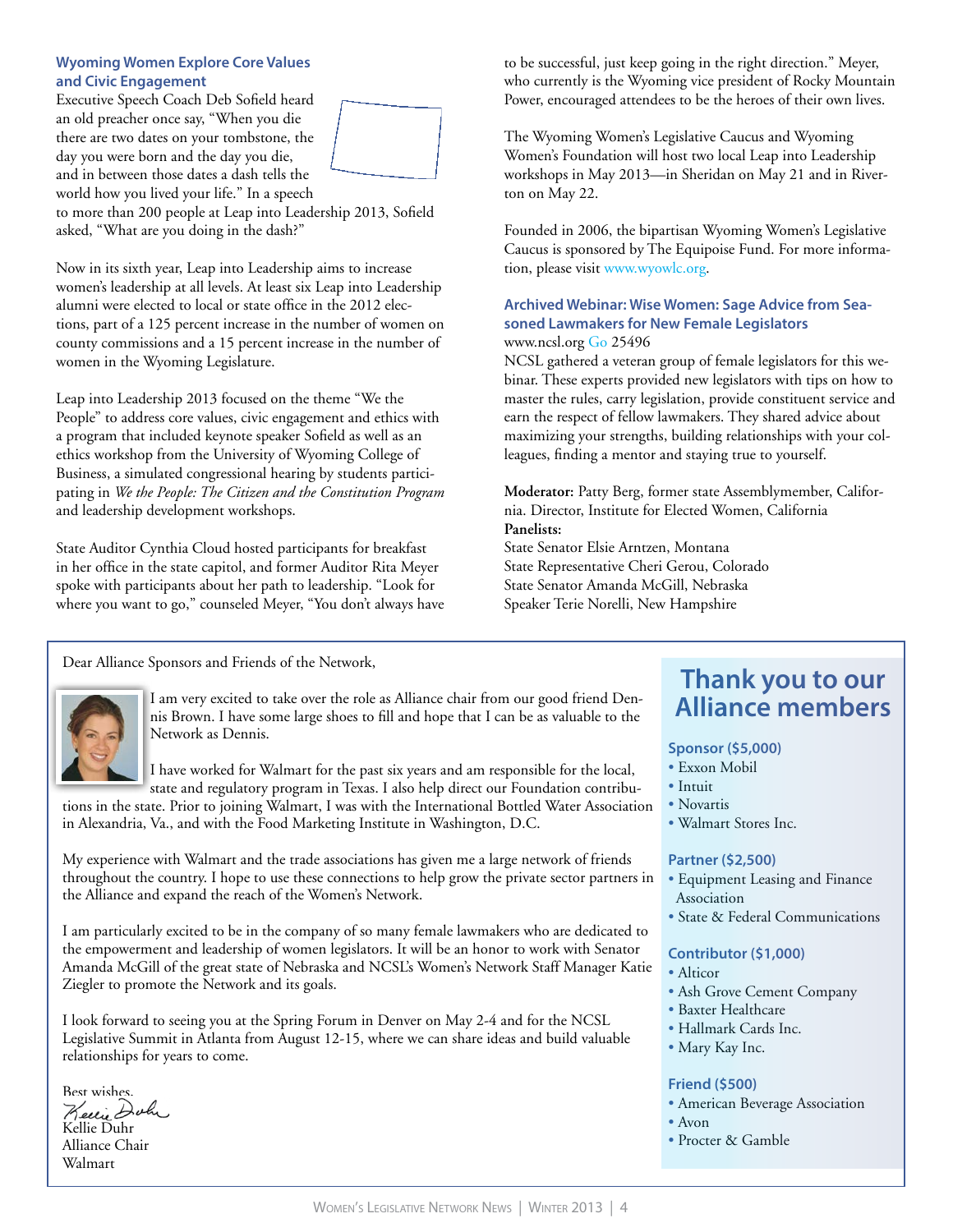# **Women in State Legislatures 2013**

Visit [www.ncsl.org](http://www.ncsl.org) [Go 25455](http://www.ncsl.org/default.aspx?TabId=25455) for complete information and a list of women serving in legislative leadership positions.

| State          | Women in the House | Women in the Senate      | <b>Total Women</b> | Percentage of Female<br>Legislators |
|----------------|--------------------|--------------------------|--------------------|-------------------------------------|
| Alabama        | 13                 | 5                        | 18                 | 12.9%                               |
| Alaska         | 13                 | $\overline{4}$           | 17                 | 28.3%                               |
| Arizona        | 19                 | 13                       | 32                 | 35.6%                               |
| Arkansas       | 17                 | 6                        | 23                 | 17.0%                               |
| California     | 21                 | 10                       | 31                 | 25.8%                               |
| Colorado       | 28                 | 14                       | 42                 | 42.0%                               |
| Connecticut    | 46                 | 9                        | 55                 | 29.4%                               |
| Delaware       | 10                 | 6                        | 16                 | 25.8%                               |
| Florida        | 28                 | 12                       | 40                 | 25.0%                               |
| Georgia        | 46                 | 8                        | 54                 | 22.9%                               |
| Hawaii         | 16                 | 8                        | 24                 | 31.6%                               |
| Idaho          | 22                 | $\overline{5}$           | 27                 | 25.7%                               |
| Illinois       | 42                 | 15                       | 57                 | 32.2%                               |
| Indiana        | 23                 | $\,8\,$                  | 31                 | 20.7%                               |
| Iowa           | 25                 | 10                       | 35                 | 23.3%                               |
| Kansas         | 27                 | 12                       | 39                 | 23.6%                               |
| Kentucky       | 18                 | 7                        | 25                 | 18.1%                               |
| Louisiana      | 12                 | $\overline{4}$           | 16                 | 11.1%                               |
| Maine          | 47                 | $\overline{7}$           | 54                 | 29.0%                               |
| Maryland       | 46                 | 11                       | 57                 | 30.3%                               |
| Massachusetts  | 39                 | 12                       | 51                 | 25.5%                               |
| Michigan       | 24                 | $\overline{4}$           | 28                 | 18.9%                               |
| Minnesota      | 44                 | 23                       | 67                 | 33.3%                               |
| Mississippi    | 21                 | $\overline{7}$           | 28                 | 16.1%                               |
| Missouri       | 38                 | 5                        | 43                 | 21.8%                               |
| Montana        | 32                 | 10                       | 42                 | 28.0%                               |
| Nebraska       | $\boldsymbol{0}$   | 10                       | 10                 | 20.4%                               |
| Nevada         | 14                 | $\overline{4}$           | 18                 | 28.6%                               |
| New Hampshire  | 130                | 9                        | 139                | 32.8%                               |
| New Jersey     | 24                 | 11                       | 35                 | 29.2%                               |
| New Mexico     | 25                 | 6                        | 31                 | 27.7%                               |
| New York       | 36                 | 11                       | 47                 | 22.1%                               |
| North Carolina | 31                 | 8                        | 39                 | 22.9%                               |
| North Dakota   | 16                 | $\,$ 8 $\,$              | 24                 | 17.0%                               |
| Ohio           | 23                 | 8                        | 31                 | 23.5%                               |
| Oklahoma       | 16                 | $\overline{4}$           | 20                 | 13.4%                               |
| Oregon         | 18                 | $\,$ 8 $\,$              | 26                 | 28.9%                               |
| Pennsylvania   | 37                 | 8                        | 45                 | 17.8%                               |
| Rhode Island   | $22\,$             | $\mathfrak{g}$           | 31                 | 27.4%                               |
| South Carolina | 21                 | $\mathbf{1}$             | 22                 | 12.9%                               |
| South Dakota   | $18\,$             | 6                        | 24                 | 22.9%                               |
| Tennessee      | 16                 | $\overline{\phantom{a}}$ | 23                 | 17.4%                               |
| Texas          | 31                 | $\sqrt{6}$               | 37                 | $20.4\%$                            |
| Utah           | 12                 | 5                        | 17                 | 16.3%                               |
| Vermont        | 64                 | 9                        | 73                 | 40.6%                               |
| Virginia       | 19                 | $\overline{6}$           | 25                 | 17.9%                               |
| Washington     | 28                 | 17                       | 45                 | 30.6%                               |
| West Virginia  | 21                 | $\mathbf{1}$             | 22                 | 16.4%                               |
| Wisconsin      | $24\,$             | $\mathfrak{g}$           | 33                 | 25.0%                               |
| Wyoming        | $13\,$             | $\overline{2}$           | 15                 | 16.7%                               |
| <b>TOTAL</b>   | 1,376              | 408                      | 1,784              | 24.2%                               |

*(Data as of Feb. 12, 2013. Subject to change due to resignations and special elections)*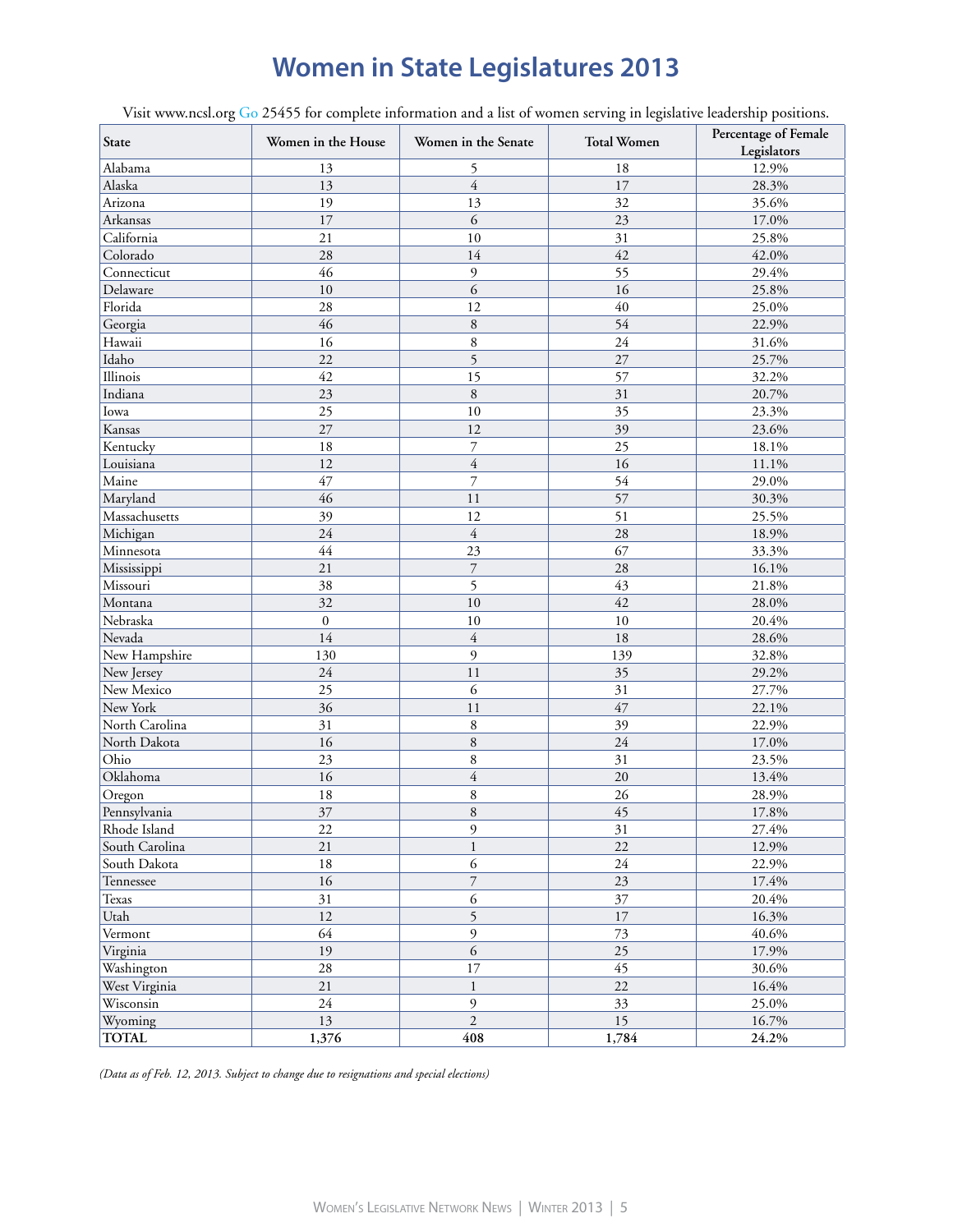# **First Women to Serve in State Legislatures**

|                        |      | House                                                                                    | Senate |                                                  |
|------------------------|------|------------------------------------------------------------------------------------------|--------|--------------------------------------------------|
| State/<br>Jurisdiction | Year | Name                                                                                     | Year   | Name                                             |
| Alabama                | 1923 | Harriet Hooker Wilkins                                                                   | 1983   | Ann Bedsole<br>Frances Strong                    |
| Alaska<br>(Territory)  | 1936 | Nell Scott                                                                               | 1949   | Anita Garnick                                    |
| Alaska                 | 1959 | Helen Fischer                                                                            | 1959   | Irene Ryan                                       |
| (State)                |      | <b>Blanche McSmith</b><br>Doris Sweeny                                                   |        |                                                  |
| Arizona                | 1915 | Rachel Emma Berry                                                                        | 1915   | Frances Willard Munds                            |
| Arkansas               | 1922 | Frances Matthew Jones Hunt                                                               | 1964   | Dorathy Allen                                    |
|                        | 1919 | Esto Broughton                                                                           | 1977   | Rose Ann Vuich                                   |
| California             |      | Grace Dorris<br>Elizabeth Hughes<br>Anna Saylor                                          |        |                                                  |
| Colorado               | 1895 | Clara Cressingham<br>Carrie Clyde Holly<br>Frances Klock                                 | 1913   | Helen Robinson                                   |
| Connecticut            | 1921 | Emily Sophie Brown<br>Rev. Grace Edwards<br>Lillian Frink<br>Mary Hooker<br>Helen Jewett | 1925   | Alice Merritt                                    |
| Delaware               | 1925 | Florence Hanby                                                                           | 1947   | Vera Davis                                       |
| Florida                | 1929 | Edna Giles Fuller                                                                        | 1963   | Beth Johnson                                     |
| Georgia                | 1923 | <b>Bessie Kempton</b><br>Viola Ross Napier                                               | 1925   | Margaret Johnson                                 |
| Hawaii                 | 1925 | Rosalie Keliinoi                                                                         | 1933   | Elsie Wilcox                                     |
| (Territory)            |      |                                                                                          |        |                                                  |
| Hawaii<br>(State)      | 1959 | Dorothy Devereux<br>Eureka Forbes                                                        | 1963   | Patsy Mink                                       |
| Idaho                  | 1899 | Clara Campbell<br>Hattie Noble<br>Mary Wright                                            | 1935   | Margaret Bognet Pike                             |
| Illinois               | 1923 | Lottie Holman O'Neill                                                                    | 1925   | Florence Fifer Bohrer                            |
| Indiana                | 1921 | Julia Reynolds Nelson                                                                    | 1943   | Arcada Balz                                      |
| Iowa                   | 1929 | Carolyn Campbell Pendray                                                                 | 1933   | Carolyn Campbell Pendray                         |
| Kansas                 | 1919 | Minnie Tamar Johnson<br>Grinstead                                                        | 1929   | Patricia Solander                                |
| Kentucky               | 1922 | Mary Elliott Flanery                                                                     | 1950   | Carolyn Moore                                    |
| Louisiana              | 1940 | Doris Lindsey Holland<br><b>Beatrice Hawthorne Moore</b>                                 | 1936   | Doris Lindsey Holland                            |
| Maine                  | 1923 | Dora Pinkham                                                                             | 1927   | Katharine Allen<br>Claire Carter<br>Dora Pinkham |
| Maryland               | 1922 | Mary Risteau                                                                             | 1935   | Mary Risteau                                     |
| Massachusetts          | 1923 | Sylvia Donaldson<br>Susan Fitzgerald                                                     | 1937   | Sybil Holmes                                     |
| Michigan               | 1925 | Cora Belle Reynolds Anderson                                                             | 1921   | Eva McCall Hamilton                              |
| Minnesota              | 1923 | Myrtle Cain<br>Sue Metzger Dickey Hough<br>Hannah Jensen Kempfer<br>Mabeth Hurd Paige    | 1927   | Laura Johnson Naplin                             |
| Mississippi            | 1924 | Nellie Nugent Somerville                                                                 | 1924   | Carrie Belle Kearney                             |
| Missouri               | 1923 | Mellcene Smith<br>Sarah Lucille Turner                                                   | 1973   | Mary Gant                                        |
| Montana                | 1917 | Margaret Smith Hathaway<br>Emma Ingalls                                                  | 1945   | <b>Ellenore Bridenstine</b>                      |

|                   |       | House                                     |      | Senate                  |
|-------------------|-------|-------------------------------------------|------|-------------------------|
| State/            | Year  | Name                                      | Year | Name                    |
| Jurisdiction      |       |                                           |      |                         |
|                   | 1925* | Mabel Gillespie                           | 1945 | Nell Krause             |
| Nebraska          |       | Clara Humphrey                            |      |                         |
|                   |       | Sarah Muir                                |      |                         |
| Nevada            | 1919  | Sadie Hurst                               | 1935 | Frances Friedhoff       |
| New               | 1921  | <b>Jessie</b> Doe                         | 1931 | Edgar Maude Ferguson    |
| Hampshire         |       | Dr. Mary Farnum                           |      |                         |
| New Jersey        | 1921  | Margaret Laird                            | 1966 | Mildred Barry Hughes    |
|                   |       | Jennie Van Ness                           |      |                         |
| New Mexico        | 1923  | Bertha Paxton                             | 1925 | Louise Holland Coe      |
| New York          | 1919  | Mary Lilly<br>Ida Sammis                  | 1935 | Rhoda Fox Graves        |
| North<br>Carolina | 1921  | Lillian Clement                           | 1931 | Gertrude Dills McKee    |
| North Dakota      | 1923  | Minnie Craig                              | 1951 | Agnes Kjorlie Geelan    |
|                   |       | Nellie Doughterty                         |      |                         |
|                   | 1923  | Nettie Clapp                              | 1923 | Nettie Loughead         |
| Ohio              |       | Lulu Gleason                              |      | Maude Waitt             |
|                   |       | Adelaide Ott                              |      |                         |
|                   |       | May Van Wye                               |      |                         |
| Oklahoma          | 1921  | <b>Bessie McColgin</b>                    | 1921 | Lamar Looney            |
| Oregon            | 1915  | Marian Towne                              | 1915 | Kathryn Clarke          |
|                   | 1923  | Alice Bentley                             | 1925 | Flora Vare              |
|                   |       | Rosa DeYoung<br>Sarah McCune Gallaher     |      |                         |
|                   |       | <b>Helen Grimes</b>                       |      |                         |
| Pennsylvania      |       | Sarah Gertrude MacKinney                  |      |                         |
|                   |       | <b>Lillie Pitts</b>                       |      |                         |
|                   |       | Martha Speiser                            |      |                         |
|                   |       | Martha Thomas                             |      |                         |
| Rhode Island      | 1923  | Isabella Ahearn ONeill                    | 1929 | Lulu Mowry Schlesinger  |
| South             | 1945  | Harriet Johnson                           | 1929 | Mary Ellis              |
| Carolina          |       |                                           |      |                         |
| South Dakota      | 1923  | Gladys Pyle                               | 1937 | Jessie Sanders          |
| Tennessee         | 1923  | Marian Scudder Griffin                    | 1921 | Anna Lee Worley         |
| Texas             | 1923  | Edith Wilmans                             | 1927 | Margie Neal             |
| Utah              | 1897  | Sarah Elizabeth Anderson                  | 1897 | Dr. Martha Hughes       |
|                   |       | Eurithe LaBarthe                          |      | Cannon                  |
| Vermont           | 1921  | Edna Beard                                | 1923 | Edna Beard              |
| Virginia          | 1924  | Sarah Lee Fain                            | 1980 | Eva Mae Scott           |
|                   |       | Helen Henderson                           |      |                         |
| Washington        | 1913  | Frances Axtell<br>Dr. Nena Jolidon Croake | 1923 | Reba Hurn               |
| West Virginia     | 1923  | Anna Johnston Gates                       | 1934 | Hazel Edna Hyre         |
|                   | 1925  | Mildred Barber                            | 1975 | Kathryn Morrison        |
| Wisconsin         |       | Hellen Brooks                             |      |                         |
|                   |       | Helen Thompson                            |      |                         |
| Wyoming           | 1911  | Mary Bellamy                              | 1931 | Dora McGrath            |
|                   |       |                                           |      |                         |
| American          | 1953  | Zilpher Jennings                          |      |                         |
| Samoa             |       | Mabel Reid                                |      |                         |
| (Territory)       |       |                                           |      |                         |
| Guam              |       | Unicameral                                | 1955 | Cynthia Torres          |
| (Territory)       |       |                                           |      |                         |
| Puerto Rico       | 1933  | Maria Luisa Arcelay De La                 | 1937 | Maria Martinez De Perez |
| (Territory)       |       | Rosa                                      |      | Almiroty                |
| U.S. Virgin       |       | Unicameral                                | 1953 | Ann Christian Abramson  |
| Islands           |       |                                           |      |                         |
| (Territory)       |       |                                           |      |                         |

\*= The Nebraska legislature had two chambers until 1936. "Year" denotes the year a woman first served in the legislature. In most cases, this means the January following a November election.

**Source:** Elizabeth M. Cox, *Women State and Territorial Legislators, 1895-1995: A State-by State Analysis, with Rosters of 6,000 Women* (Jefferson, N.C.: McFarland & Co. Inc., 1996).







Clara Cressingham, Carrie Holly and Frances Klock, Colorado The nation's first female legislators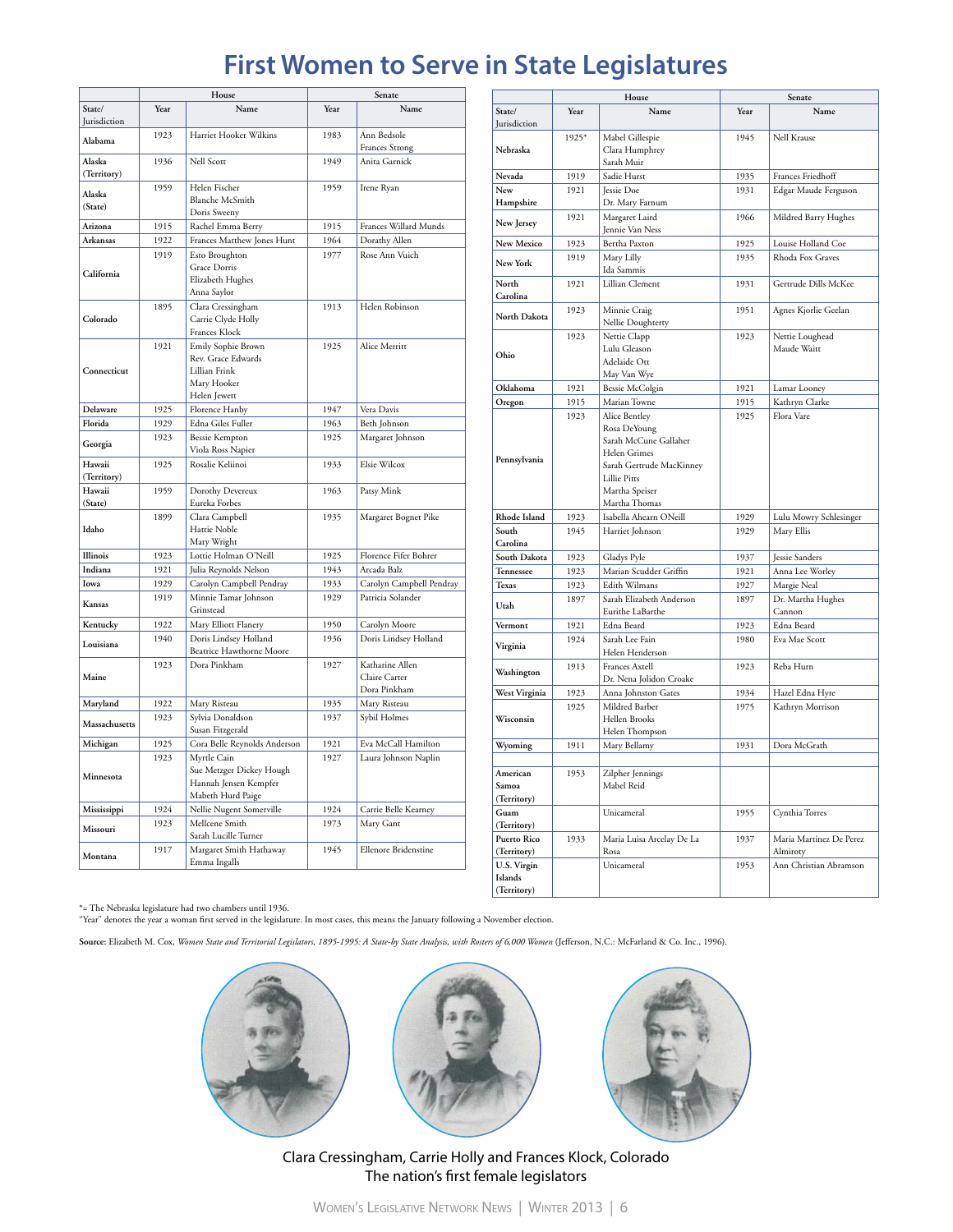# **Sharing Our Views**

**Sharing Our Views provides an opportunity for some of our most dedicated Alliance members to express their perspectives. If you would like to see your company's viewpoint included in the next edition, contact Katie Ziegler at (303) 856- 1514 or [katie.ziegler@ncsl.org](mailto:katie.ziegler%40ncsl.org?subject=).**

**In the last decade**, significant advances in the treatment of serious medical conditions, such as rheumatoid arthritis and cancer, became possible because of our ability to make human proteins using recombinant DNA technology. These products are known as biologics.

More recently, "biosimilars"—subsequent versions of biological medicines that share the same mechanism of action and have the same therapeutic indications as the originator biologics—promise safe, efficacious and less-costly treatments. Biosimilars have been widely and safely used in Europe since 2006.

In the United States, there was no formal regulatory approval pathway for biosimilars prior to the Biologics Price Competition and Innovation Act of 2009 (BPCIA.) The law specifies that the FDA may approve a product as a biosimilar or as an interchangeable biosimilar. It defines an interchangeable biosimilar as one where switching between the biosimilar and its reference product creates no greater risk than using the reference product alone.

The substitution of traditional generic drugs is governed by states, not the FDA. States likely will want to consider amending their existing drug substitution laws or regulations to accommodate biosimilars and interchangeable biosimilars. The AMA has concluded that, for biosimilars, "Substitution practices in the outpatient arena should be governed by the same standards that apply to A-rated traditional generic products."

Appropriately, Congress charged the FDA with making interchangeability determinations since it is the only agency that sees the data. State governments will want to recognize this scientific expertise and the FDA decisions when they update laws or regulations governing substitution. In this way, patient safety will be assured, enabling state savings and increasing access to these important products.

### **Walmart's Global Women's Economic Empowerment Initiative**

In September 2011, Walmart launched its Global Women's Economic Empowerment Initiative, an effort that leverages our global size and scale to improve women's lives across the world. By working with leaders of Non Governmental Organizations, philanthropic groups, academia and other partners, by the end of 2016 we aim to:

### **Increase Sourcing from Women-Owned Businesses:**

- Source \$20 billion from women-owned businesses in the United States and double sourcing from women suppliers in international retail markets.
- • Launch a dedicated women-owned product marketplace on walmart.com.

### **Empower Nearly 1 Million Women Through Training:**

- Implement a women's empowerment program to train 60,000 women in 150 factories and processing facilities that are producing for top retail suppliers in industries with high percentages of women.
- In emerging markets, train 500,000 women in the agriculture value chain.
- Empower 200,000 women through job training, education, career counseling and mentoring in the United States through Walmart Foundation giving targeted at workforce readiness for women.

• Train 200,000 women for their first jobs in retail in our emerging markets through partnerships with NGOs, public schools, multilateral institutions and universities.

### **Promote Diversity and Inclusion Representation Within Our Merchandise and Professional Services Suppliers:**

- In the United States, work with our major professional service firms and merchandise suppliers with more than \$1 billion in sales to increase women and minority representation within the Walmart-facing teams.
- Internationally, focus on gender balance of supplier teams starting with global accounts.

We're embedding these goals within our business. We also will support these goals with more than \$100 million in grants from the Walmart Foundation and corporate donations, making economic opportunity for women one of the largest areas of focus for Walmart's philanthropic giving. For more information, please visit [www.walmartstores.com](http://www.walmartstores.com).



**UNOVARTIS**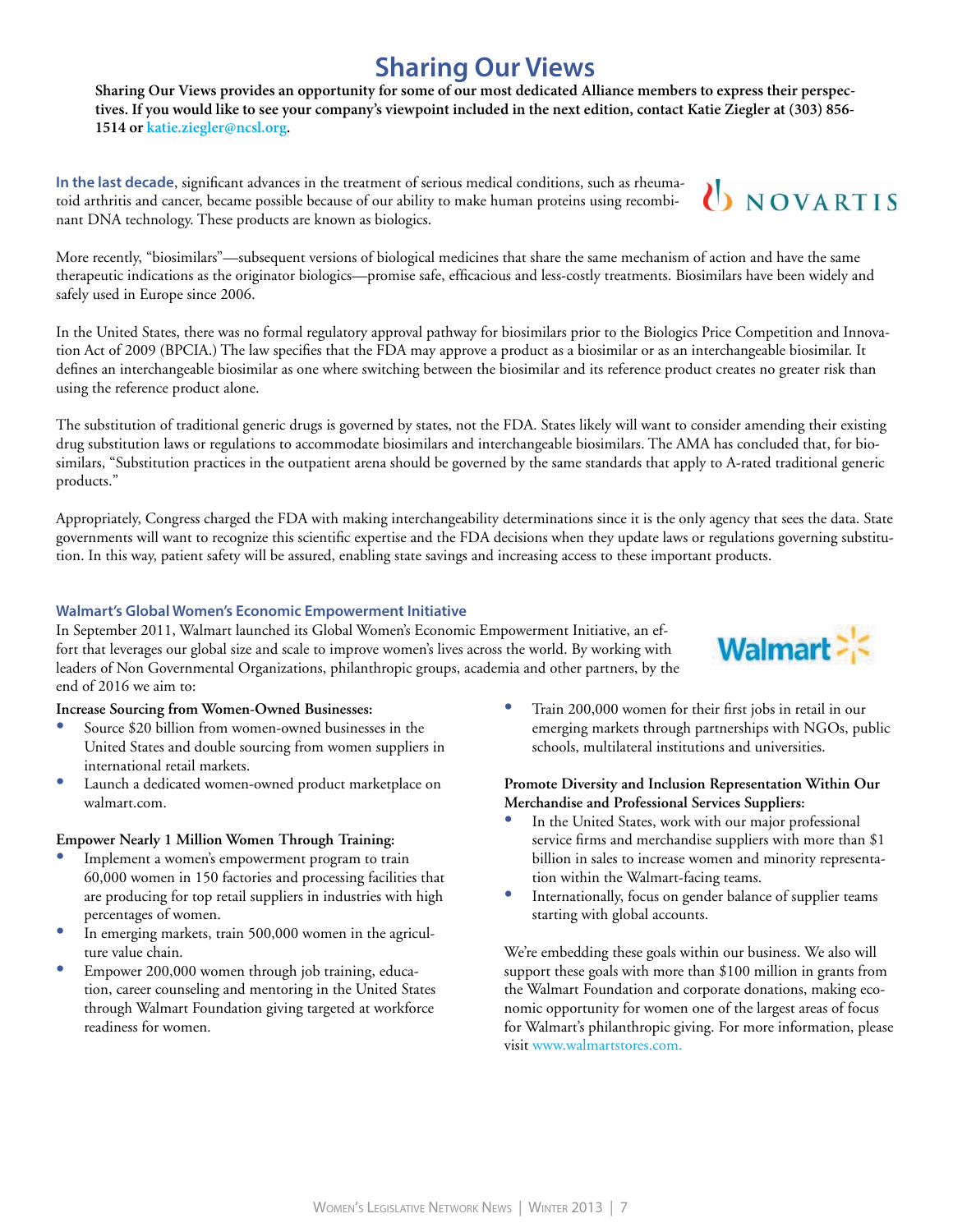### **WINGS Announcements**

Women in Informal Networking Groups (WINGS) is an interactive network of national organizations that serve women legislators in various capacities. These organizations have joined to share information and resources and to work together on leadership, education, training and development to empower legislative women throughout the nation. Participating organizations include:

- Carrie Chapman Catt Center for Women and Politics www.cattcenter.las.iastate.edu/
- Center for American Women and Politics
- [www.cawp.rutgers.edu](http://www.cawp.rutgers.edu) • Center for Women Policy Studies
- [www.centerwomenpolicy.org](http://www.centerwomenpolicy.org)
- National Order of Black Elected Legislative Women [www.nobel-women.org](http://www.nobel-women.org)

### **Center for Women Policy Studies Announces Publication of New Policy Papers in 2012**



The Center's new Papers on Reproductive Laws for the 21<sup>st</sup> Century address the full range of complex issues that women elected officials face in the United States and glob-

ally. Several papers are particularly useful for U.S. legislators, including two that address the impact of the Affordable Care Act (ACA) on reproductive rights and health:

\**Details & Devils: Contraceptive Coverage, Health Reform's Medicaid Expansion and the Enduring importance of the States,* by Sheila Bapat.

\**Pre-Existing Conditions: How Restrictions on Abortion Coverage and Marginalization of Care Paved the Way for Discriminatory Treatment of Abortion in Health Reform and Beyond,* by Amy Allina, Jessica Arons, and M. Elizabeth Barajas-Roman.

Three other papers bring to light often unseen crises for women that state legislative initiatives can address, including: \**Disability and Justice in Abortion Debates,* by Sujatha Jesudason and Julia Epstein.

\**"She Doesn't Deserve To Be Treated Like This:" Prisons as Sites of Reproductive Injustice,* by Rachel Roth.

\**Pregnancy Exclusions in State Living Will and Medical Proxy Statutes*, by Megan Greene and Leslie R. Wolfe.

These and all the 2012 policy papers are available for download at the Center's website at [www.centerwomenpolicy.org](http://www.centerwomenpolicy.org).

### **The Women Legislators' Lobby**

(WiLL), a program of Women's Action for New Directions (WAND), is pleased that several women state legislators accepted



positions on our two boards. Joining the WAND Education Fund Board of Directors are Representative Karen Camper (Tenn.), Assemblywoman Maggie Carlton (Nev.), Delegate Ana Sol Gutiérrez (Md.), Senator Lena Taylor (Wis.) and Representative Anna Tovar (Ariz.). Representative Angela Williams (Colo.), Representative Joni Jenkins (Ky.), Representative Phyllis Kahn (Minn.), Representative Jennifer Seelig (Utah) and Delegate Jeion Ward (Va.) joined the board of WAND Inc. We welcome their leadership and vision!

In September, WiLL partnered with the EastWest Institute to bring elected women from around the world together for

- National Women's Political Caucus [www.nwpc.org](http://www.nwpc.org)
- Women in Government [www.womeningovernment.org](http://www.womeningovernment.org)
- The Women Legislators' Lobby [www.willwand.org](http://www.willwand.org)
- Women's Legislative Network of NCSL [www.ncsl.org/wln/](http://www.ncsl.org/wln/)

dialogue. Representative Karen Camper (Tenn.), Senator Barbara Favola (Va.), Delegate Ana Sol Gutiérrez (Md.), Senator Nan Orrock (Ga.), Delegate Joseline Peña-Melnyk (Md.), Senator Charleta Tavares (Ohio) and former Senator Mary Margaret Whipple (Va.) met with the Honorable Shinkai Karokhail, renowned women's activist and member of the National Assembly of Afghanistan and the Honorable Donya Aziz, member of the National Assembly of Pakistan in Washington, D.C.

Over the summer, WiLL members called on Congress to find a balanced approach to the looming "fiscal cliff." As Congress entered a lame duck session in November, we urged them to find a solution that does not allow Pentagon spending to rise at the expense of critical domestic programs upon which our constituents and state and local governments rely. WiLL members penned op-eds and letters to the editor, spoke to the media and on public panels, and contacted their congressional delegations to voice these concerns.

WiLL members also have raised awareness about the Women, Peace and Security Act, introduced in Congress earlier this year. The act supports the U.S. National Action Plan for Women, Peace and Security and aims to "empower half the world's population as equal partners in preventing conflict and building peace in countries threatened and affected by war, violence, and insecurity."

WiLL's biennial conference convenes Sept. 29-Oct. 1, 2013. in Washington, D.C. Save the date now and join your colleagues for two days of training, panel discussions and networking, followed by a day on Capitol Hill meeting with your congressional delegation!

We also are pleased to offer a small, highly personalized media training for our members this February in Minnesota. Be on the lookout for more details. We welcome and encourage women legislators across the nation to connect with the WiLL network and raise our voices together! Legislators are invited to contact WiLL president, Senator Nan Orrock (Ga.), [willpres@wand.org](mailto:willpres@wand.org), (404) 524-5999; WiLL vice president, Senator Sandy Pappas (Minn.), sandy@wand.org (651) 247-8698; or Maureen Campbell, will@wand.org, (202) 544-5055, ext. 2603, for information about upcoming conferences, training and future opportunities. Web updates are available at www.willwand.org.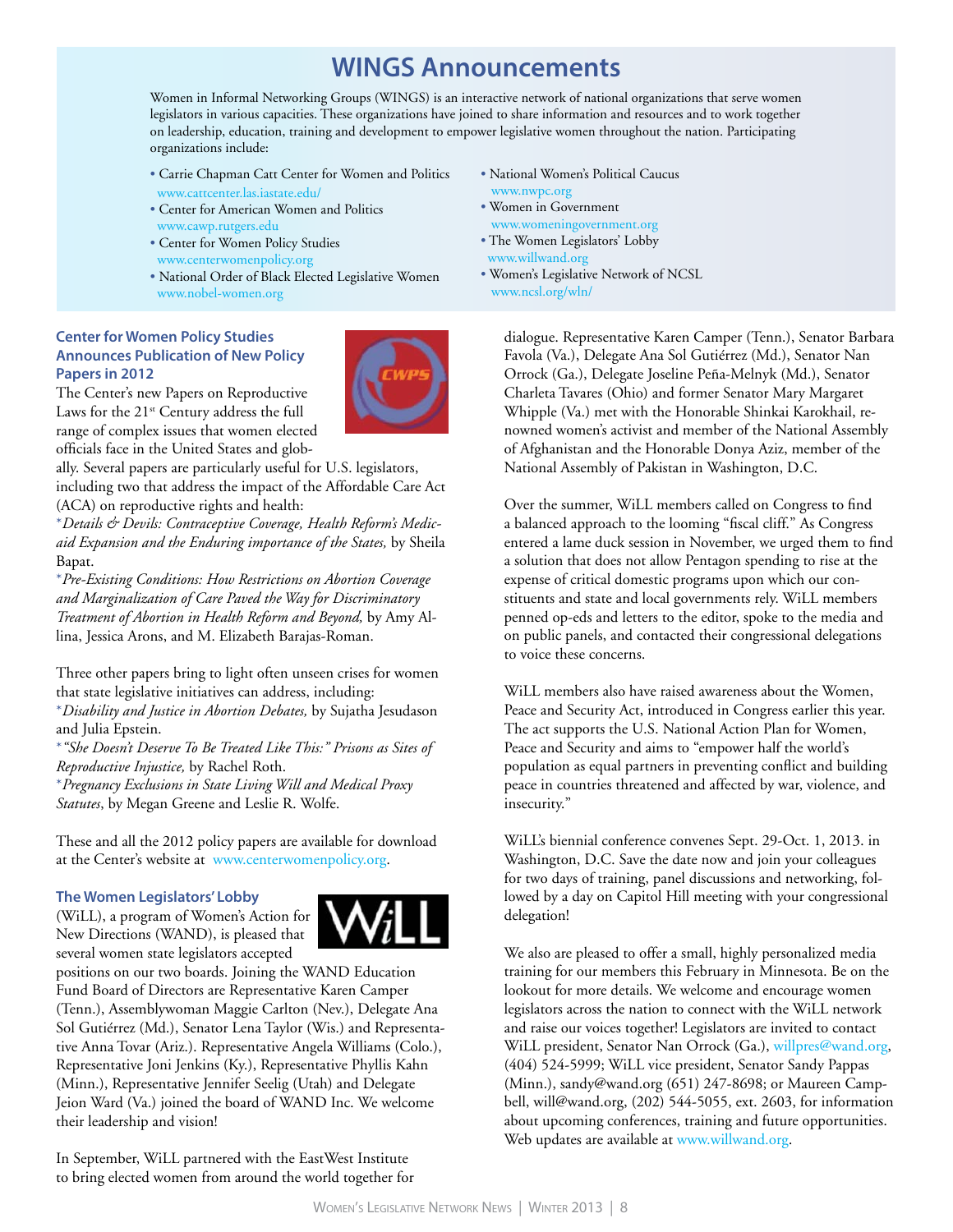**The Center for American Women and Politics** (CAWP) is launching a new initiative to develop the leadership capacities of women and girls and encourage their full participation in our



democracy, and we need your help!In 2011, President Obama challenged the nations of the world to take action to encourage women's public leadership. In response, a dozen nations, along with the United States, have joined in the global *Equal Futures Partnership* launched by Secretary Clinton in 2012, with each country making plans to encourage women to participate fully in public life and to lead and benefit from inclusive economic growth.

CAWP's new initiative, **Teach a Girl to Lead,** will support and expand civic learning and engagement opportunities for women and girls. CAWP will collaborate with the White House and the U.S. Department of Education to align this initiative with the administration's broader civic engagement efforts.

Specifically, CAWP is developing a "Teach a Girl to Lead" website with resources to educate young people about the importance of civic participation and the significant roles women have played and continue to play in our democracy. Resources will be targeted to specific audiences, including parents, educators, leaders of youth organizations, librarians and students. The web site will include:

- Leaders Lineup: A virtual speakers bureau listing women public leaders who are committed to addressing young people about the role and importance of women's full civic participation;
- Teaching Toolbox: Multi-media resources, extra-curricular educational materials, reading lists and activities for K-12 and college students; and
- Programs and Places: A clearinghouse of research on women's civic participation, organizations and websites committed to enhancing the civic participation of women and girls, and links to historic sites in women's political history.

We would like to have as many women state legislators as possible participate in our Leaders Lineup. To learn more or sign on, contact: Jean Sinzdak at (732) 932-9384, ext. 260, or sinzdak@ eagleton.rutgers.edu.



### **A Mission to Serve: State Activities to Help Military Veterans Access Transportation**

#### [www.ncsl.org](http://www.ncsl.org) [Go 25751](http://www.ncsl.org/default.aspx?TabId=25751)

Today, about 23 million Americans are military veterans, with tens of thousands more returning home as the American presence in Iraq and Afghanistan winds down. Many of these men and women need reliable, affordable and accessible transportation choices to get to work and school, visit family and friends, and receive medical care and community services. In January 2013, NCSL produced an analysis of state activities that help military veterans access transportation, based on nationwide survey research. Focusing on state-level activities, the report summarizes how states support veterans' transportation through interagency coordination; funding; veterans' transportation programs; leadership; exemptions from fees, taxes, fares and tolls; and more.

### **Federal Health Reform: State Implementation Entities, Reports and Research**

#### [www.ncsl.org](http://www.ncsl.org) [Go 21995](http://www.ncsl.org/default.aspx?TabId=21995)

This web page provides access to state-based reports, research papers, fiscal analyses, websites, timelines and presentations related to the Patient Protection and Affordable Care Act.

### **American Health Benefit Exchanges**

### [www.ncsl.org](http://www.ncsl.org) [Go 21393](http://www.ncsl.org/default.aspx?TabId=21393)

The principal intent of the Patient Protection and Affordable Care Act was to enable low- and moderate-income people and small employers to obtain affordable health coverage through state-based exchanges. In 2014, individuals and small businesses will be able to purchase private health insurance through state-based exchanges. This document reflects information and guidance issued through statute, rule or communication from the federal government concerning activities and options related to development of a health benefit exchange.

### **Child Care and Early Education 2012 Legislative Action** [www.ncsl.org](http://www.ncsl.org) [Go 25635](http://www.ncsl.org/default.aspx?TabId=25635)

During the 2012 legislative session, state lawmakers in 46 states introduced more than 800 bills to address issues relating to young children. In all, lawmakers enacted 92 bills on child care quality, licensing and costs; school readiness and kindergarten assessments; and early literacy development. This report provides an overview and analysis of the new laws.

### **Tax Credits for Working Families: Earned Income Tax Credit**  [www.ncsl.org](http://www.ncsl.org) [Go 19276](http://www.ncsl.org/default.aspx?TabId=19276)

An earned income tax credit (EITC) is designed to help low- to moderate-income working people get ahead. The federal tax credit, enacted in 1975, was made permanent in 1978. Twentyfive states and the District of Columbia also have earned income tax credits. This report describes the federal and state earned income tax credits, answers common questions about them, and provides examples of how to help working people find and use free tax preparation services.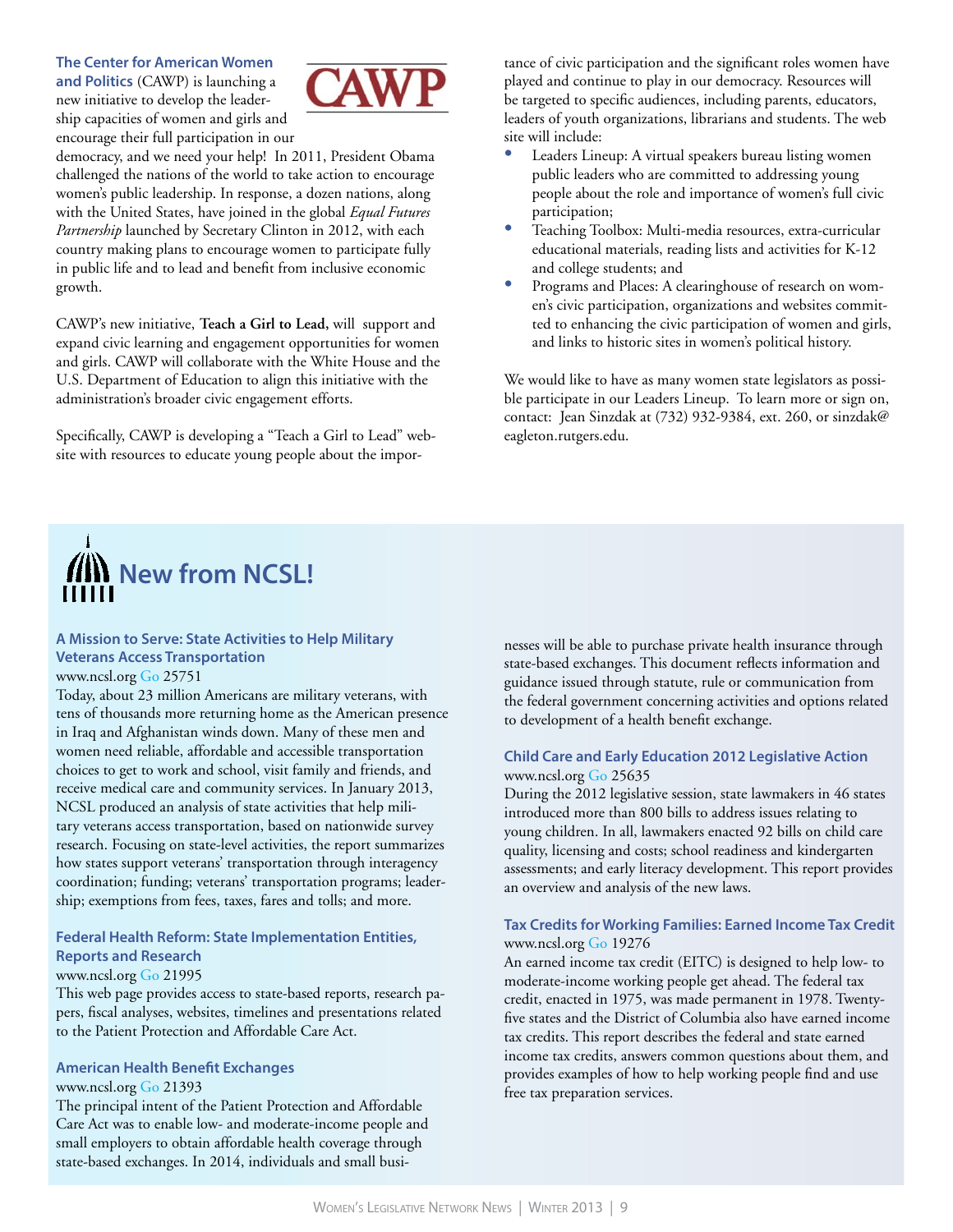# **Meet The Network Board . . . . . . . . . . . . . . . . . . . . .**



Acting President **Senator** Amanda McGill (X) Nebraska



Vice President Representative Jane Powdrell-Culbert (R) New Mexico



Past President Representative Rosie Berger (R) Wyoming

### **Eastern Regional Members**



Senator Harriette Chandler (D) Massachusetts

Representative Patti Komline (R) Vermont



### **Western Regional Members**



Assemblywoman Marilyn Dondero Loop (D) Nevada



Representative Libby Szabo (R) Colorado

### **Midwestern Regional Members**



Representative Kristin Conzet (R) South Dakota

VACANT

### **At-Large Members**



Delegate Addie Eckardt (R) Maryland

Representative Sharon Beasley-Teague (D) Georgia



### **Southern Regional Members**



Senator Nancy Adams Collins (R) Mississippi

Senator Barbara Favola (D) Virginia



### **NOBEL Women Representative**



Senator Sharon Weston Broome (D) Louisiana

**Note:** The Midwestern Regional position (Democrat) is vacant. This region encompasses the states of Ill., Ind., Iowa, Kan., Mich., Minn., Mo., Neb., N.D., Ohio, S.D., and Wis. Contact Katie Ziegler, katie.ziegler@ncsl.org, to apply for the position.

# *Become an Advisory Council member!*

The Advisory Council consists of two members from each state and is politically balanced. Advisory Council members serve as liaisons between their states and the Network to fulfill the Network's purpose: to promote the participation, empowerment and leadership of women legislators. Advisory Council members work with the Network on activities and events within their state, provide information to the Network regarding organizations and activities involving women legislators, and assist with program and fundraising efforts as determined by the Executive Board.

Review the list of members on the following page, and consider applying to represent your state. Contact Katie Ziegler at katie. ziegler@ncsl.org or (303) 856-1514 for more information.